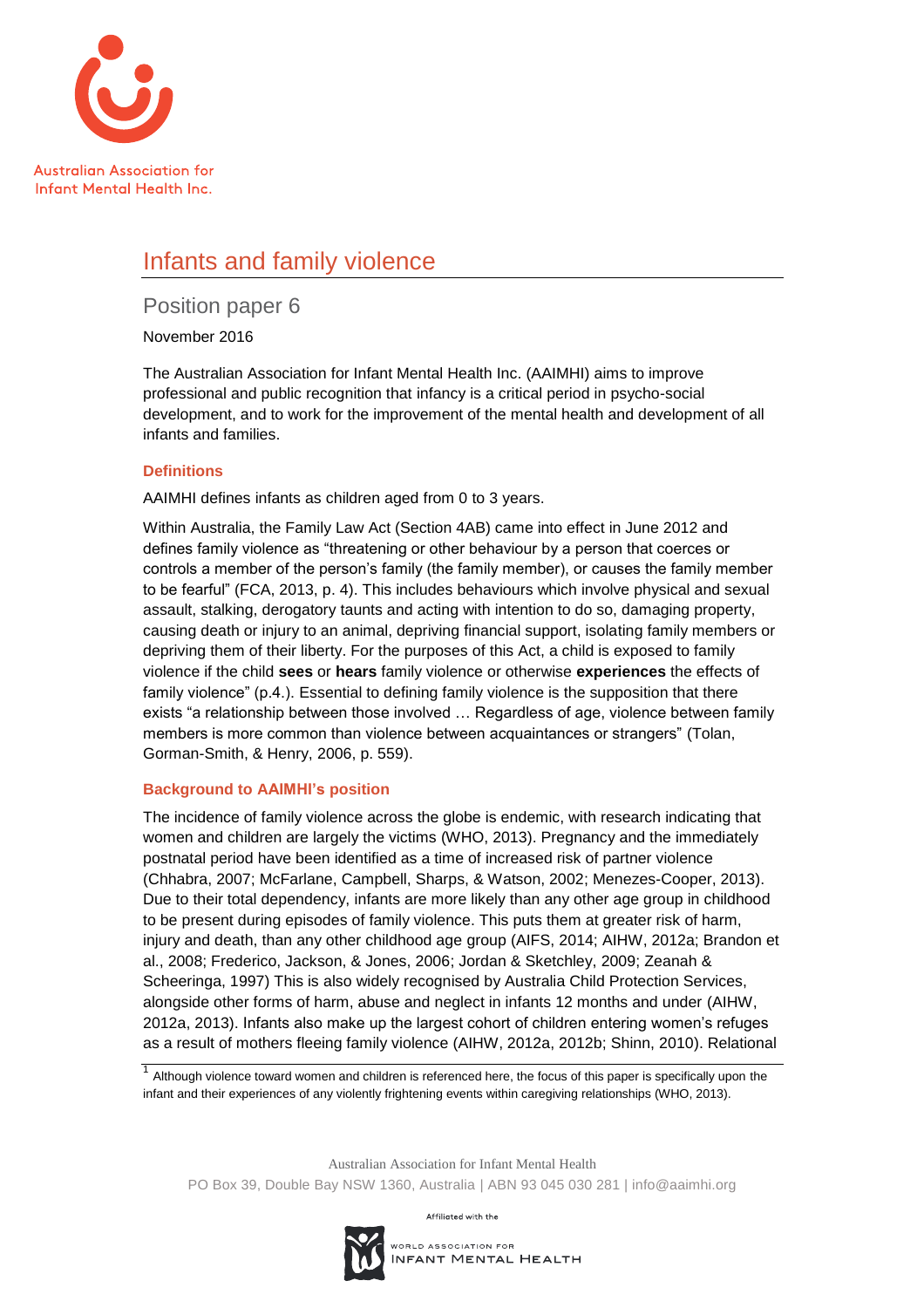violence and trauma experienced by infants has far-reaching detrimental consequences for development across their entire lifespan [\(Lieberman, Van Horn, & Ippen, 2005;](#page-4-4) [Perry,](#page-4-5)  [Pollard, Blakley, Baker, & Vigilante, 1995;](#page-4-5) [Schore, 1996;](#page-4-6) [Schore, 2005;](#page-4-7) [Schwerdtfeger &](#page-4-8)  [Goff, 2007;](#page-4-8) [Shonkoff, 2010;](#page-4-9) [Siegel, 2012;](#page-4-10) [Van der Kolk, 2014\)](#page-5-1).

Infants exposed to family violence face more than the risks of physical harm. The infant brain is at a critical, rapid and formative stage of development. Family violence can damage the developing brain of the infant [\(Cirulli, Berry, & Alleva, 2003, p. 80\)](#page-3-3). These infants are more likely to experience compromised mental health, face poorer social/emotional development, educational/employment outcomes as well as engage in substance use and engage in or reexperience violence in their adult relationships [\(Bosquet Enlow, Egeland, Blood, Wright, &](#page-2-5)  [Wright, 2012;](#page-2-5) [Holt, Buckley, & Whelan, 2008\)](#page-3-4). Family violence impacts the infant's developing relational template which acts as the foundation for all subsequent expectations of relational experiences (Jones & [Bunston, 2012;](#page-3-5) [Osofsky, 1995;](#page-4-11) [Schore, 2001a;](#page-4-12) [Thomson](#page-4-13)  [Salo, 2007;](#page-4-13) [C. Zeanah & M. Scheeringa, 1997\)](#page-5-2). When family violence occurs, the infant can experience their caregiver/s as both the source of their fear and as well their comfort, compromising their ability to assess just where to go to for safety and protection [\(Hesse &](#page-3-6)  [Main, 2000;](#page-3-6) Jordan & Sketchley, 2009; [Siegel, 2012\)](#page-4-10).

Additionally, research indicates that violence within the adult parental and/or intimate relationships increases the occurrence of depression within mothers and negatively impacts their perception of their infant [\(Bogat, DeJonghe, Levendosky, Davidson, & von](#page-2-6) Eye, 2006; [Martin et al., 2006\)](#page-4-14). This then impinges on how the infant attaches to their mother. When a mother remains in a violent relationship the likelihood of the young child developing an insecure attachment increases [\(Levendosky, Bogat, & Huth-Bocks, 2011;](#page-3-7) [Levendosky,](#page-3-8)  [Lannert, & Yalch, 2012\)](#page-3-8). Infant's relationships with their fathers are also negatively impacted by violence (Lieberman, Ghosh Ippen & Van Horn, 2015; Stover & Morgos, 2013; Bunston, 2013; Fletcher 2015).

Despite the plethora of evidence supporting the critical need to provide effective interventions to address trauma in the early years, infants remain the least likely to receive direct or effective services in addressing the impacts of family violence [\(Fantuzzo & Fusco,](#page-3-9)  [2007;](#page-3-9) Jordan & Sketchley, 2009; [Lieberman, Chu, Van Horn, & Harris, 2011;](#page-3-10) Newman 2015; Bunston 2015; Toone 2015).

Further to this, whilst national advertising campaigns have focused on 'the learnt' nature of men committing violence against women, and acknowledge that children are present and do feel the impacts of violence, there is yet to be any significant 'cut across message' to attend to the general lack of understanding about the impacts of family violence on infants. Our society at large and the national bodies who collect and disseminate research about family violence as well as impact service directions remain centered on adults, and to a lesser degree children. Infant mental health literature is largely excluded.

### **Statement of AAIMHI's position on infants impacted by family violence**

AAIMHI welcomes the increased public policy focus on children affected by family violence, the calls for national family violence screening protocols for perinatal and health services and the call for increased funding for services to help children recover from violence (Mitchell 2015, COAG Advisory Panel on Reducing Violence against Women and their Children 2016, State of Victoria 2014-16).

Given that infants are however more likely than any other age group to be present when violence occurs (including in utero) and are at the greatest physical and developmental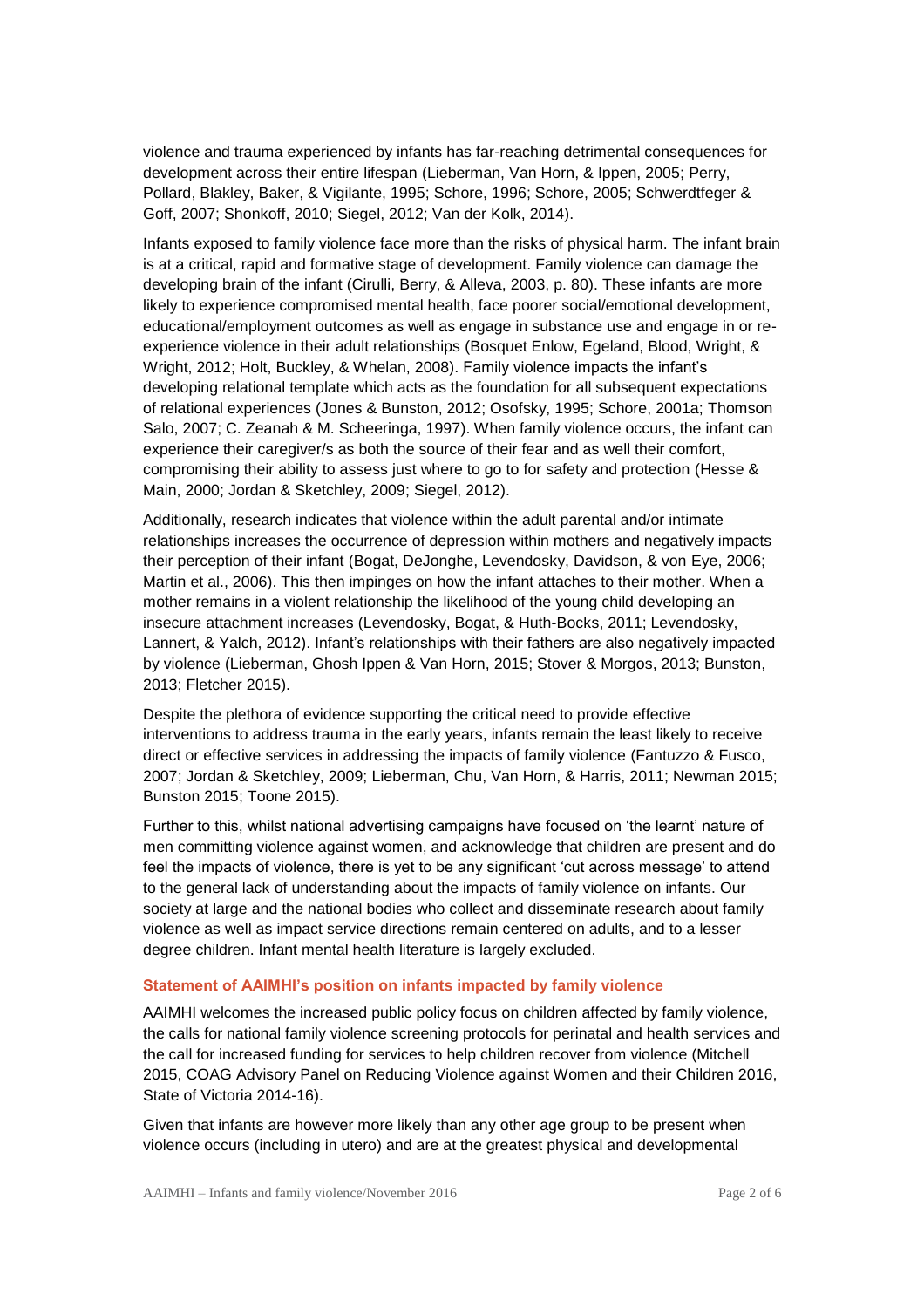vulnerability, AAIMHI calls for enhanced and urgent attention to addressing the needs of infants and very young children.

AAIMHI recommendations for service systems:

- 1. To recognize the specific needs of infants and ensure that their unique ways of expressing themselves in the context of their caregiving relationships and culture (their 'voice'): informs any decisions made on their behalf (WAIMH 2016).
- 2. For infants and their families to have access to high quality culturally sensitive clinical intervention, provided by specialist infant mental health practitioners to help infants return to a positive developmental trajectory after the impact of violence.
- 3. For specialist infant mental health consultation to be available to family violence, adult and child health, police, child protection, homelessness, early education and homelessness services to help them identify and respond to the needs of infants and their families after violence.
- 4. For infant mental health education to be provided to all adults involved in making decisions for infants after violence, including expert court psychologists and witnesses to equip them to make informed decisions about the particular needs of infants recovering from violent trauma.
- 5. For local and international infant mental health research and expertise to be incorporated into national advertising campaigns, research dissemination bodies, and service design to ensure that system reforms adequately address infants' recovery from violence in their own right.

The evidence is unequivocal. The impact of family violence on the developing infant individually, and the implications for society generally, is that we cannot afford to continue to expect infants to wait. The risk we take in only focusing on adult responses and older, verbal children is that we may well be too late.

Note: For parents, carers and community members supporting stressed infants after violence: please see AAIMHI companion document *Helping infants through trauma after family violence.*

### **References**

- <span id="page-2-0"></span>AIFS. (2014). *Child deaths from abuse and neglect*. Australia: Australian Institute of Family Studies. Retrieved from https://aifs.gov.au/cfca/publications/child-deaths-abuse-andneglect.
- <span id="page-2-1"></span>AIHW. (2012a). *A picture of Australia's children 2012* (1742493572). Canberra: AIHW. (Cat. no. PHE 167.).
- <span id="page-2-4"></span>AIHW. (2012b). *Specialist homelessness services collection: First results, september quarter 2011.* (Cat.no. HOU 262.). AIHW. Canberra.
- <span id="page-2-3"></span>AIHW. (2013). *Child protection Australia 2011- 2012* (Cat. no. CWS 43.). Canberra: AIHW.
- <span id="page-2-6"></span>Bogat, G. A., DeJonghe, E., Levendosky, A. A., Davidson, W. S., & von Eye, A. (2006). Trauma symptoms among infants exposed to intimate partner violence. *Child Abuse & Neglect, 30*(2), 109-125.
- <span id="page-2-5"></span>Bosquet Enlow, M., Egeland, B., Blood, E. A., Wright, R. O., & Wright, R. J. (2012). Interpersonal trauma exposure and cognitive development in children to age 8 years: a longitudinal study. *Journal of Epidemiology and Community Health, 66*(11), 1005-1010. doi:10.1136/jech-2011-200727
- <span id="page-2-2"></span>Brandon, M., Belderson, P., Warren, C., Howe, D., Gardner, R., Dodsworth, J., & Black, J. (2008). *Analysing child deaths and serious injury through abuse and neglect: What can we learn?* England: DCSF. (DCSF-RR023).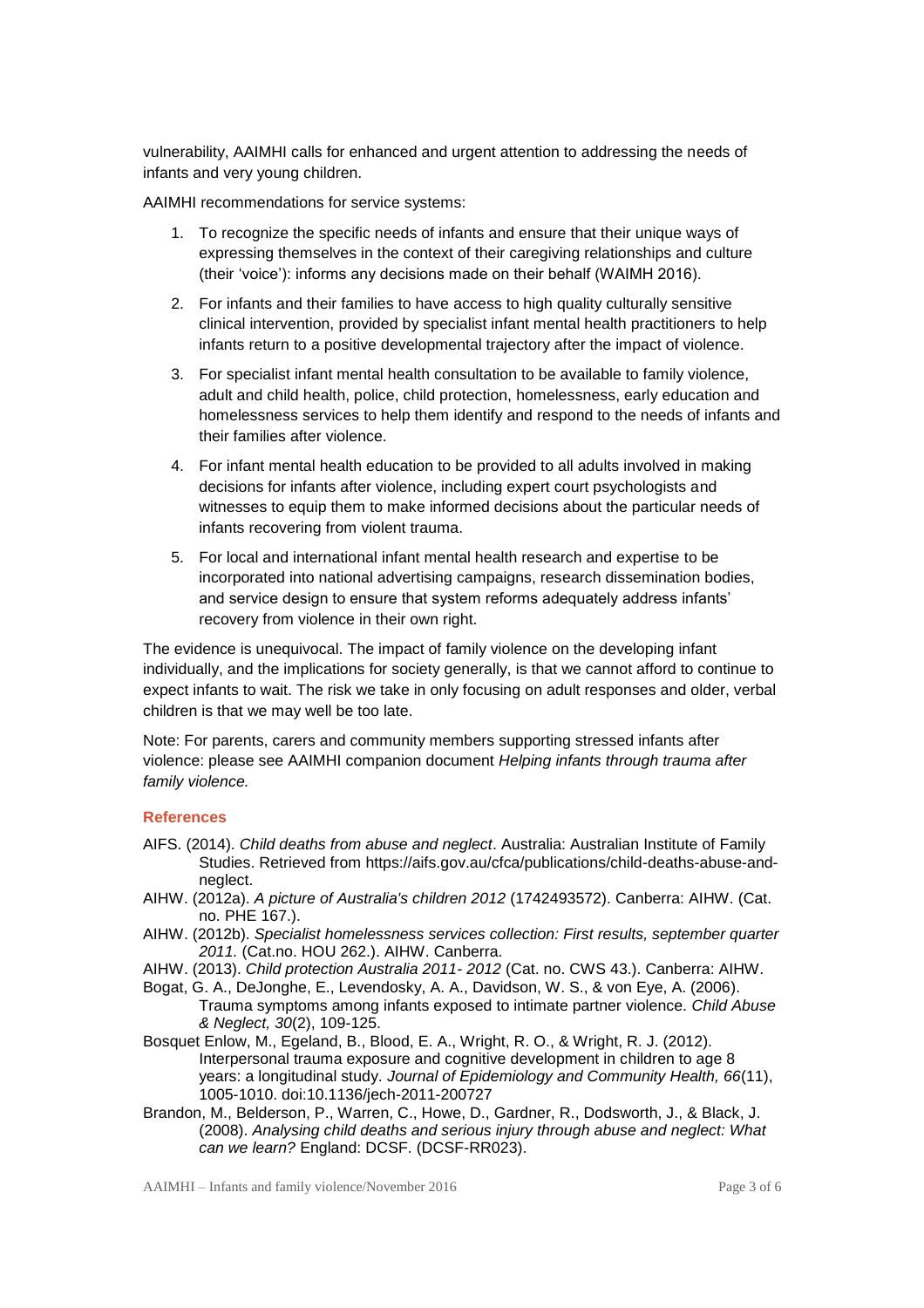- Bunston, W. (2016). *How Refuge provides 'refuge' to Infants: Exploring how 'refuge' is provided to infants entering crisis accommodation with their mothers after fleeing family violence.* PhD Thesis, La Trobe University. Melbourne.
- Bunston, W., Eyre, K., Carlsson, A., & Pringle, K. (2016). Evaluating relational repair work with infants and mothers impacted by family violence. *Australian & New Zealand Journal of Criminology, 49*(1), 113-133. doi:10.1177/0004865814559925
- Bunston, W. (2015). Transcript of Evidence, 15 July 2015. *Royal Commission into Family Violence*, State of Victoria 2014-16.
- Bunston, W (2013). What About the Fathers? Bringing Dads on Board with Their Infants and Toddlers Following Violence 19(1) *Journal of Family Studies* 70–9.
- Cappell, C., & Heiner, R. B. (1990). The intergenerational transmission of family aggression. *Journal of Family Violence, 5*(2), 135-152.
- Carpenter, G. L., & Stacks, A. M. (2009). Developmental effects of exposure to intimate partner violence in early childhood: A review of the literature. *Children and Youth Services Review, 31*(8), 831-839.
- <span id="page-3-1"></span>Chhabra, S. (2007). Physical violence during pregnancy. *Journal of Obstetrics and Gynaecology, 27*(5), 460-463. doi:10.1080/01443610701406075
- <span id="page-3-3"></span>Cirulli, F., Berry, A., & Alleva, E. (2003). Early disruption of the mother–infant relationship: effects on brain plasticity and implications for psychopathology. *Neuroscience & Biobehavioral Reviews, 27*(1–2), 73-82.
- COAG Advisory Panel on Reducing Violence against Women and their Children (2016) Final Report. Commonwealth of Australia, Department of the Prime Minister and Cabinet,
- Ehrensaft, M. K., Cohen, P., Brown, J., Smailes, E., Chen, H., & Johnson, J. G. (2003). Intergenerational transmission of partner violence: A 20-year prospective study. *Journal of Consulting and Clinical Psychology, 71*(4), 741-753.
- <span id="page-3-9"></span>Fantuzzo, J. W., & Fusco, R. A. (2007). Children's direct exposure to types of domestic violence crome: A population-based investigation. *Journal of Family Violence, 22*(7), 543-552. doi:10.1007/s10896-007-9105-z
- <span id="page-3-0"></span>Family Court of Australia. (2013). *Family violence best practice principles*. Canberra, ACT: Commonwelath of Australia.
- Fletcher, L. (2015) Transcript of Evidence, 15 July 2015. *Royal Commission into Family Violence*, State of Victoria 2014-16.
- <span id="page-3-2"></span>Frederico, M., Jackson, A., & Jones, S., O. o. t. C. S. Commissioner. (2006). *Child death group analysis: Effective responses to chronic neglect*. Victoria, Australia: Office of the Child Safety Commissioner.
- <span id="page-3-6"></span>Hesse, E., & Main, M. (2000). Disorganized infant, child, and adult attachment: Collapse in behavioral and attentional strategies. *Journal of the American Psychoanalytic Association, 48*(4), 1097-1127.
- <span id="page-3-4"></span>Holt, S., Buckley, H., & Whelan, S. (2008). The impact of exposure to domestic violence on children and young people: A review of the literature. *Child Abuse & Neglect, 32*(8), 797-810.
- <span id="page-3-5"></span>Jones, S., & Bunston, W. (2012). The" original couple": Enabling mothers and infants to think about what destroys as well as engenders love, when there has been intimate partner violence. *Couple and Family Psychoanalysis, 2*(2), 215-232.
- Jordan, B., & Sketchley, R. (2009). *A stitch in time saves nine: Preventing and responding to the abuse and neglect of infants*. Australian Institute of Family Studies.
- <span id="page-3-7"></span>Levendosky, A. A., Bogat, A. G., & Huth-Bocks, A. C. (2011). The influence of domestic violence on the development of the attachment relationship between mother and young child. *Psychoanalytic Psychology, 28*(4), 512-527. doi:10.1037/a0024561
- <span id="page-3-8"></span>Levendosky, A. A., Lannert, B., & Yalch, M. (2012). The effects of intimate partner violence on women and child survivors: an attachment perspective. *Psychodynamic Psychiatry, 40*(3), 397-433.
- <span id="page-3-10"></span>Lieberman, A. F., Chu, A., Van Horn, P., & Harris, W. W. (2011). Trauma in early childhood: Empirical evidence and clinical implications. *Development and Psychopathology, 23*(2), 397-410. doi:10.1017/S0954579411000137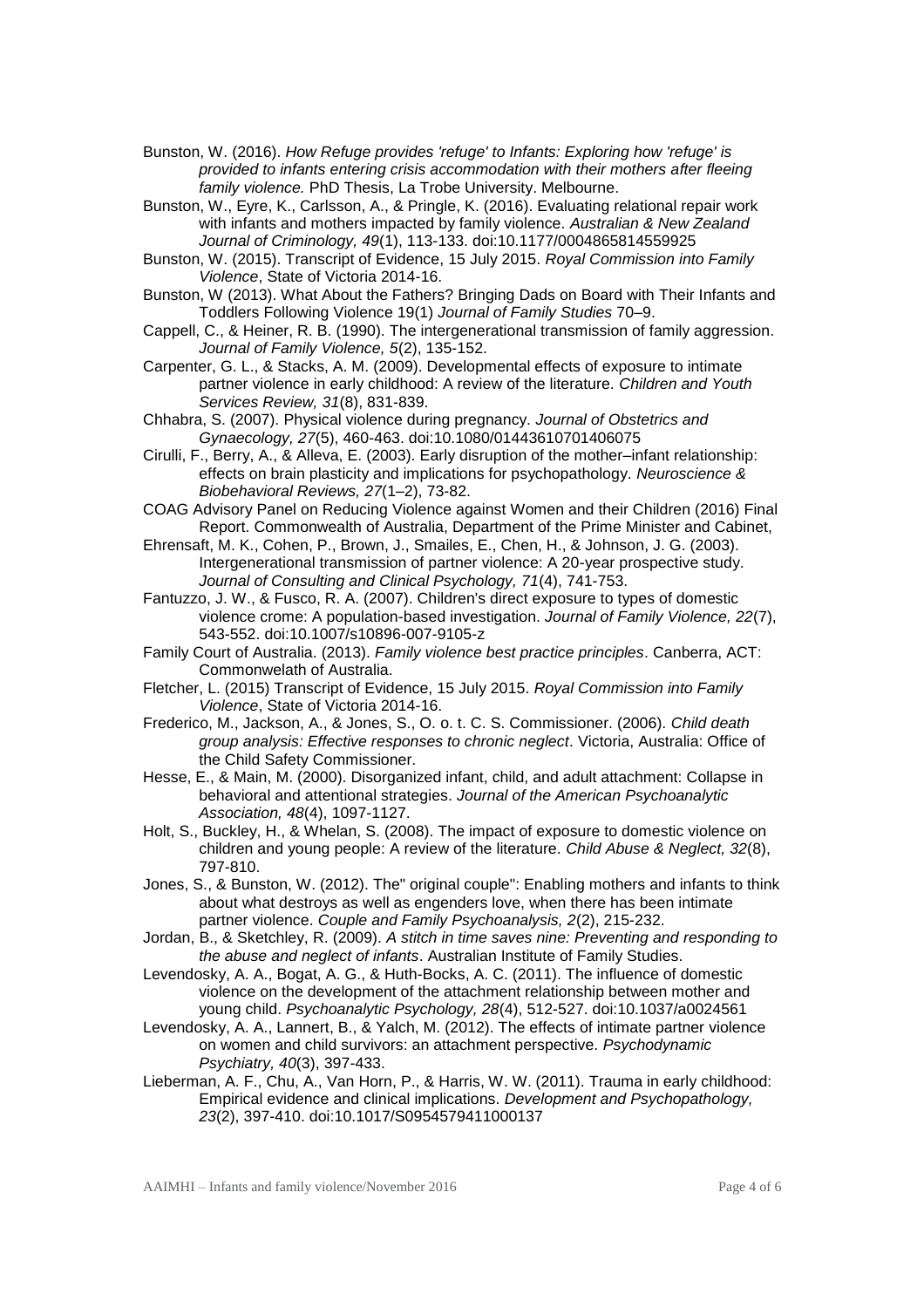- <span id="page-4-4"></span>Lieberman, A. F., Van Horn, P., & Ippen, C. G. (2005). Toward evidence-based treatment: Child-parent psychotherapy with preschoolers exposed to marital violence. *Journal of the American Academy of Child & Adolescent Psychiatry, 44*(12), 1241-1248. doi:10.1097/01.chi.0000181047.59702.58
- Markowitz, F. E. (2001). Attitudes and family violence: Linking intergenerational and cultural theories. *Journal of Family Violence, 16*(2), 205-218.
- <span id="page-4-14"></span>Martin, S. L., Li, Y., Casanueva, C., Harris-Britt, A., Kupper, L. L., & Cloutier, S. (2006). Intimate partner violence and women's depression before and during pregnancy. *Violence Against Women, 12*(3), 221-239. doi:10.1177/1077801205285106
- <span id="page-4-1"></span>McFarlane, J., Campbell, J. C., Sharps, P., & Watson, K. (2002). Abuse during pregnancy and femicide: Urgent implications for women's health. *Obstetrics & Gynecology, 100*(1), 27-36.
- <span id="page-4-2"></span>Menezes-Cooper, T. (2013). Domestic violence and pregnancy: A literature review. *International Journal of Childbirth Education, 28*(3), 30-33.

Mitchell, M. (2015) *Children's Rights Report 2015*. Sydney: Human Rights Commission.

- Newman, L. (2015) Transcript of Evidence, 14 July 2015. *Royal Commission into Family Violence*, State of Victoria 2014-16.
- <span id="page-4-11"></span>Osofsky, J. D. (1995). Children who witness domestic violence: The invisible victims. *Social Policy Report, IX*(3), 1-19.
- <span id="page-4-5"></span>Perry, B., Pollard, R., Blakley, T., Baker, W., & Vigilante, D. (1995). Childhood trauma, the neurobiology of adaptation, and "use-dependent" development of the brain: How "states" become "traits" *Infant Mental Health Journal 16*(4), 271-291.
- Schechter, D. S., & Willheim, E. (2009). The effects of violent experiences on infants and young children. In C. H. Z. Jr (Ed.), *Handbook of Infant Mental Health* (pp. 197-213). New York: The Guilford Press.
- <span id="page-4-12"></span>Schore. (2001a). Effects of a secure attachment relationship on right brain development, affect regulation, and infant mental health. *Infant Mental Health Journal, 22*(1-2), 7- 66. doi:10.1002/1097-0355(200101/04)22:1<7::AID-IMHJ2>3.0.CO;2-N
- Schore. (2001b). The effects of early relational trauma on the right brain development, affect regulation, and infant mental health. *Infant Mental Health Journal, 22*(1-2), 201-269.
- <span id="page-4-6"></span>Schore, A. N. (1996). The experience-dependent maturation of a regulatory system in the orbital prefrontal cortex and the origin of developmental psychopathology. *Development and Psychopathology, 8*(1), 59-87.
- <span id="page-4-7"></span>Schore, A. N. (2005). Back to basics attachment, affect regulation, and the developing right brain: linking developmental neuroscience to pediatrics. *Pediatrics in Review, 26*(6), 204-217.
- <span id="page-4-8"></span>Schwerdtfeger, K. L., & Goff, B. S. N. (2007). Intergenerational transmission of trauma: Exploring mother–infant prenatal attachment. *Journal of Traumatic Stress, 20*(1), 39- 51.
- <span id="page-4-3"></span>Shinn, M. (2010). Homelessness, poverty, and social exclusion in the United States and Europe. *European Journal on Homelessness, 4*, 21-44.
- <span id="page-4-9"></span>Shonkoff, J. P. (2010). Building a new biodevelopmental framework to guide the future of early childhood policy. *Child Development, 81*(1), 357-367.
- <span id="page-4-10"></span>Siegel, D. J. (2012). *Developing mind: How relationships and the brain interact to shape who we are* (2nd ed.). New York: Guilford Press.
- State of Victoria. (2014-16). Royal Commission into Family Violence: Summary and recommendations, Parl Paper No 132 .
- Stover, C. S., & Morgos, D. (2013). Fatherhood and intimate partner violence: Bringing the parenting role into intervention strategies. *Professional Psychology: Research and*, *44*(4), 247.
- Teicher, M. H. (2002). Scars that won't heal. *Scientific American, 286*(3), 68-75.
- <span id="page-4-13"></span>Thomson Salo, F. (2007). Relating to the infant as subject in the context of family violence. In: F.Thomson Salo & C. Paul (Eds.), *The Baby as Subject* (2nd ed.). Victoria, Australia:
- <span id="page-4-0"></span>Stonnington Tolan, P., Gorman-Smith, D., & Henry, D. (2006). Family violence. *Annual Review of Psychology, 57*(January), 557-583.